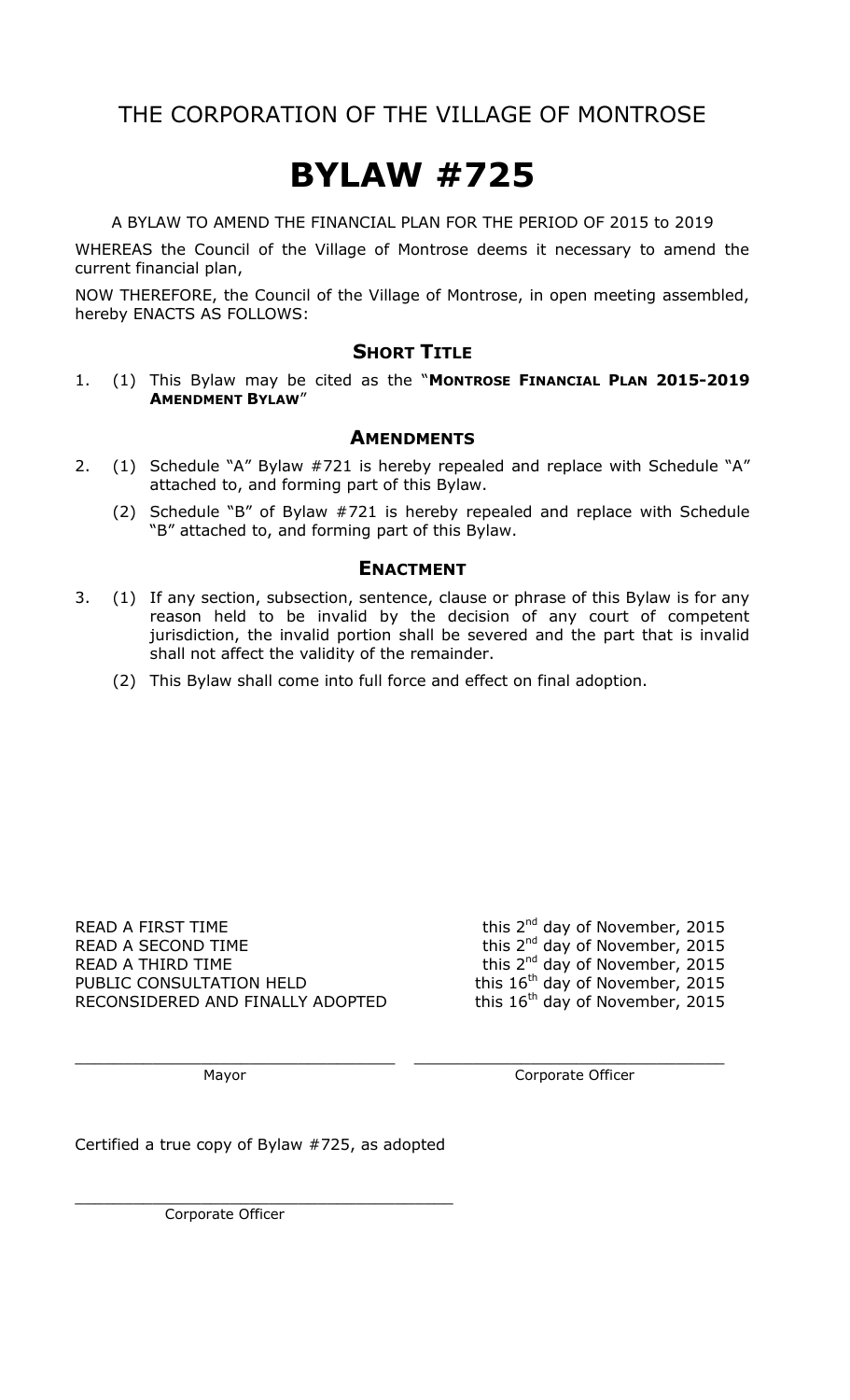### THE CORPORATION OF THE VILLAGE OF MONTROSE

### **BYLAW #725**

### SCHEDULE "A" – GENERAL FUND REVENUES

|                                                 | 2014          | 2014                 | 2015          | 2016             | 2017             | 2018          | 2019             |
|-------------------------------------------------|---------------|----------------------|---------------|------------------|------------------|---------------|------------------|
|                                                 | <b>BUDGET</b> | PRE-<br><b>AUDIT</b> | <b>BUDGET</b> | <b>BUDGET</b>    | <b>BUDGET</b>    | <b>BUDGET</b> | <b>BUDGET</b>    |
| <b>TAXES</b>                                    |               |                      |               |                  |                  |               |                  |
| Ad Valorem Taxes                                | 191,347       | 191,346              | 202,555       | 205,593          | 208,677          | 211,807       | 214,984          |
| <b>Drainage Parcel Taxes</b>                    | 24,150        | 24,150               | 24,150        | 24,512           | 24,880           | 25,253        | 25,632           |
| <b>Road Parcel Taxes</b>                        | 46,000        | 46,000               | 46,000        | 46,690           | 47,390           | 48,101        | 48,823           |
| <b>Utility Taxes</b>                            | 11,581        | 11,581               | 11,458        | 11,500           | 11,500           | 11,500        | 11,500           |
| Grant in Lieu of Taxes                          | 2,900         | 2,992                | 3,000         | 3,000            | 3,000            | 3,000         | 3,000            |
| <b>TOTAL TAXES</b>                              | 275,978       | 276,069              | 287,163       | 291,296          | 295,448          | 299,662       | 303,939          |
| <b>SALE OF SERVICES</b>                         |               |                      |               |                  |                  |               |                  |
| Garbage Service                                 | 21,050        | 22,233               | 21,300        | 21,300           | 21,300           | 21,500        | 21,500           |
| <b>Recreation Services</b>                      | 8,000         | 9,671                | 10,000        | 10,000           | 10,000           | 10,000        | 10,000           |
| <b>Other Services</b>                           | 400           | 277                  | 400           | 400              | 400              | 400           | 400              |
| <b>TOTAL SALE OF SERVICES</b>                   | 29,450        | 32,181               | 31,700        | 31,700           | 31,700           | 31,900        | 31,900           |
| OTHER REVENUES FROM OWN<br><b>SOURCES</b>       |               |                      |               |                  |                  |               |                  |
| Licenses & Permits                              | 4,900         | 5,193                | 5,100         | 5,300            | 5,500            | 5,500         | 5,700            |
| Rentals                                         | 65,851        | 64,640               | 73,437        | 75,000           | 75,000           | 76,000        | 76,000           |
| Miscellaneous<br><b>TOTAL REVENUES FROM OWN</b> | 23,450        | 25,747               | 90,733        | 25,000           | 25,000           | 25,000        | 25,000           |
| <b>SOURCES</b>                                  | 94,201        | 95,580               | 169,270       | 105,300          | 105,500          | 106,500       | 106,700          |
| <b>UNCONDITIONAL TRANSFERS</b>                  | 246,290       | 244,755              | 395,338       | 350,000          | 350,000          | 350,000       | 350,000          |
| <b>CONDITIONAL TRANSFERS</b>                    |               |                      |               |                  |                  |               |                  |
|                                                 | 168,213       | 170,802              | 179,155       | 170,000          | 170,000          | 170,000       | 170,000          |
| <b>INTERNAL TRANSFER</b>                        |               |                      |               |                  |                  |               |                  |
| <b>Water Fund Administration</b>                | 30,141        | 30,141               | 20,017        | 22,000           | 23,000           | 23,000        | 24,000           |
| Sewer Fund Administration                       | 39,914        | 39,914               | 16,378        | 18,000           | 19,000           | 19,000        | 20,000           |
| <b>Other Transfers</b>                          | 16,330        | 11,330               | 59,380        | 15,000           | 15,000           | 17,000        | 17,000           |
| TOTAL INTERNAL TRANSFERS                        | 86,385        | 81,385               | 95,775        | 55,000           | 57,000           | 59,000        | 61,000           |
| <b>COLLECTIONS FOR OTHERS</b>                   |               |                      |               |                  |                  |               |                  |
|                                                 | 744,467       | 744,524              | 740,940       | 742,000          | 744,000          | 745,000       | 750,000          |
| TOTAL GENERAL FUND REVENUES                     |               |                      |               |                  |                  |               |                  |
|                                                 | 1,644,984     | <u>1,645,296</u>     | 1,899,341     | <u>1,745,296</u> | <u>1,753,648</u> | 1,762,062     | <u>1,773,539</u> |